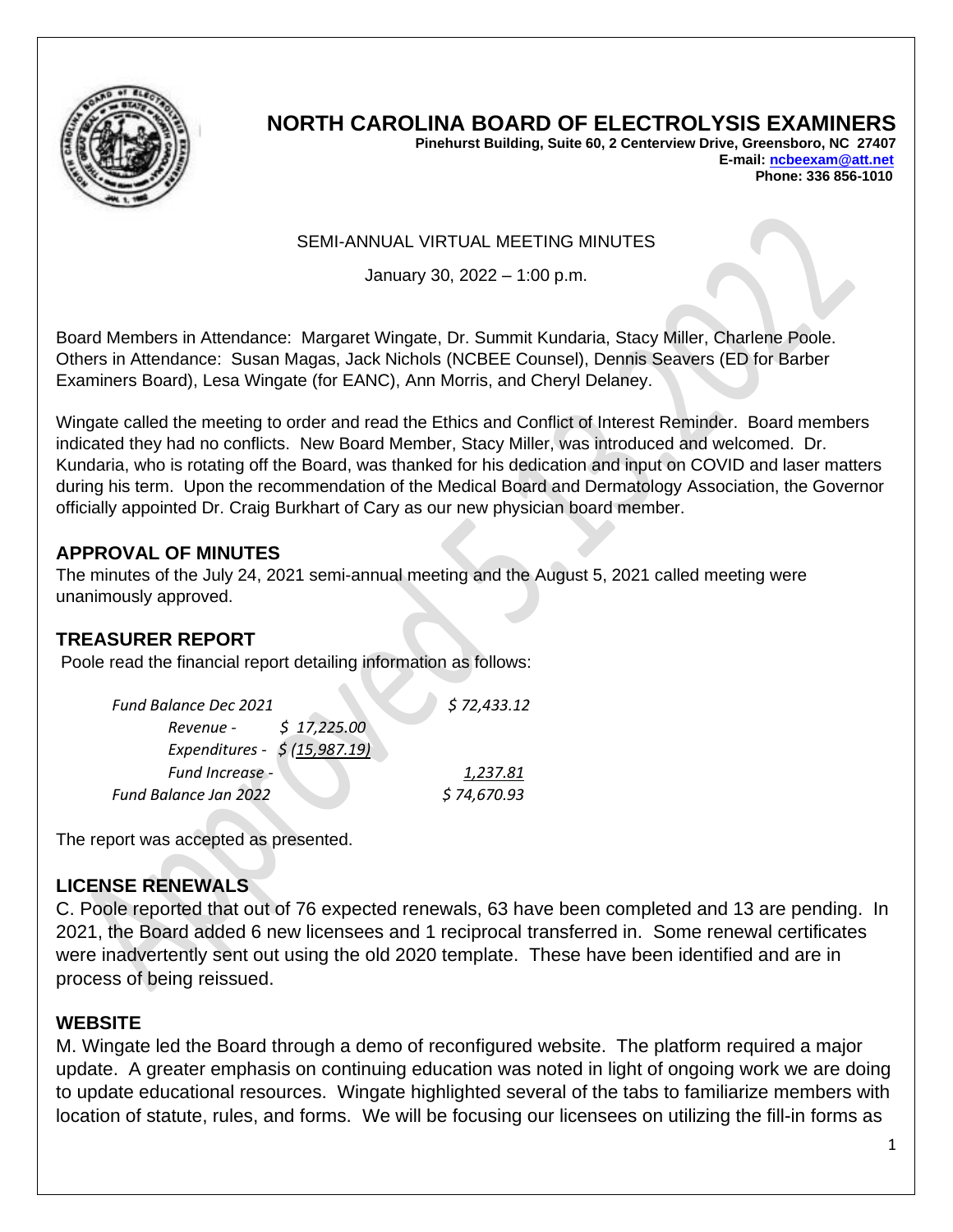handwritten ones are sometimes difficult to read and result in errors. While viewing the Bylaws section, it was noted that these are in need of amending.

## **UNFINISHED BUSINESS**

Update on Unlicensed Practitioner – J. Nichols reported that the Board has filed suit against a licensee for failure to be licensed in electrolysis and laser. We will be participating, as required by Superior Court, to enter into mediation with the offender. This will be scheduled in the next 60 days. If the mediation is not successful, we will proceed to trial. While we do not currently have statutory authority to assert penalties, the language in the proposed merger of our Board with the Barber Examiner Board will enable us to ask for penalties and costs of litigation in future actions. S. Miller said that she has information that she will be sending in on another practitioner which may result in a complaint.

Practicing out of Legal Scope – the topic of "advanced electrolysis" was discussed in a prior meeting. Dr. Kundaria says this is not a legitimate term, but rather, one that is made up. The procedures we have previously discussed in this area do not deal with hair removal and are clearly dermatological procedures. His suggestion is to develop a board position statement. While not legally enforceable by the electrolysis statute, it provides some cover for the Board, and hopefully discourages our practitioners from practicing out of scope. The Board unanimously approved a motion by Kundaria and seconded by Poole to develop a position statement to address the issue. Another approach would be to press the MD supervisor to ask the practitioner to discontinue these practices if a complaint is received.

Home Studies for Laser – a number of proposed courses offered by a national organization, Society for Clinical and Medical Hair Removal (SCMHR), were reviewed and discussed. This was not resolved at the prior meeting as the list of courses had incomplete information. Wingate has now researched each course and the organization's web site and provided a list for consideration. Sixteen courses were approved for laser and will be listed on the board's website.

*Courses Needing Additional Information* – this may include taking the course in order to determine scope and content. C. Poole will follow up on these for a future discussion.

. Anatomy & Histology of Hair & Skin

- . Hair Growth
- . Scar Management
- , Shaving & Hirsutism
- . Structure & Dynamics of Hair
- . Thermolysis Through a Different Light

#### *Courses Not Approved for Laser CEU –*

- . Basic Electricity deals with electrolysis
- . Consultations with Results not laser-specific
- . Prevalence of Glucose Intolerance…Androgenic Anovulation deals with electrolysis
- . Eyes of the Electrologist not laser-specific
- . Hirsutism and Androgen Excess long term results for laser differ from electrolysis
- . Medical Terminology…Anatomy and Electrology not laser-specific
- . Pigmentation…Skin Discoloration course deals specifically with electrolysis
- . Psoriasis and Electrology not laser-specific
- . …Interacting with Other Practitioners not laser-specific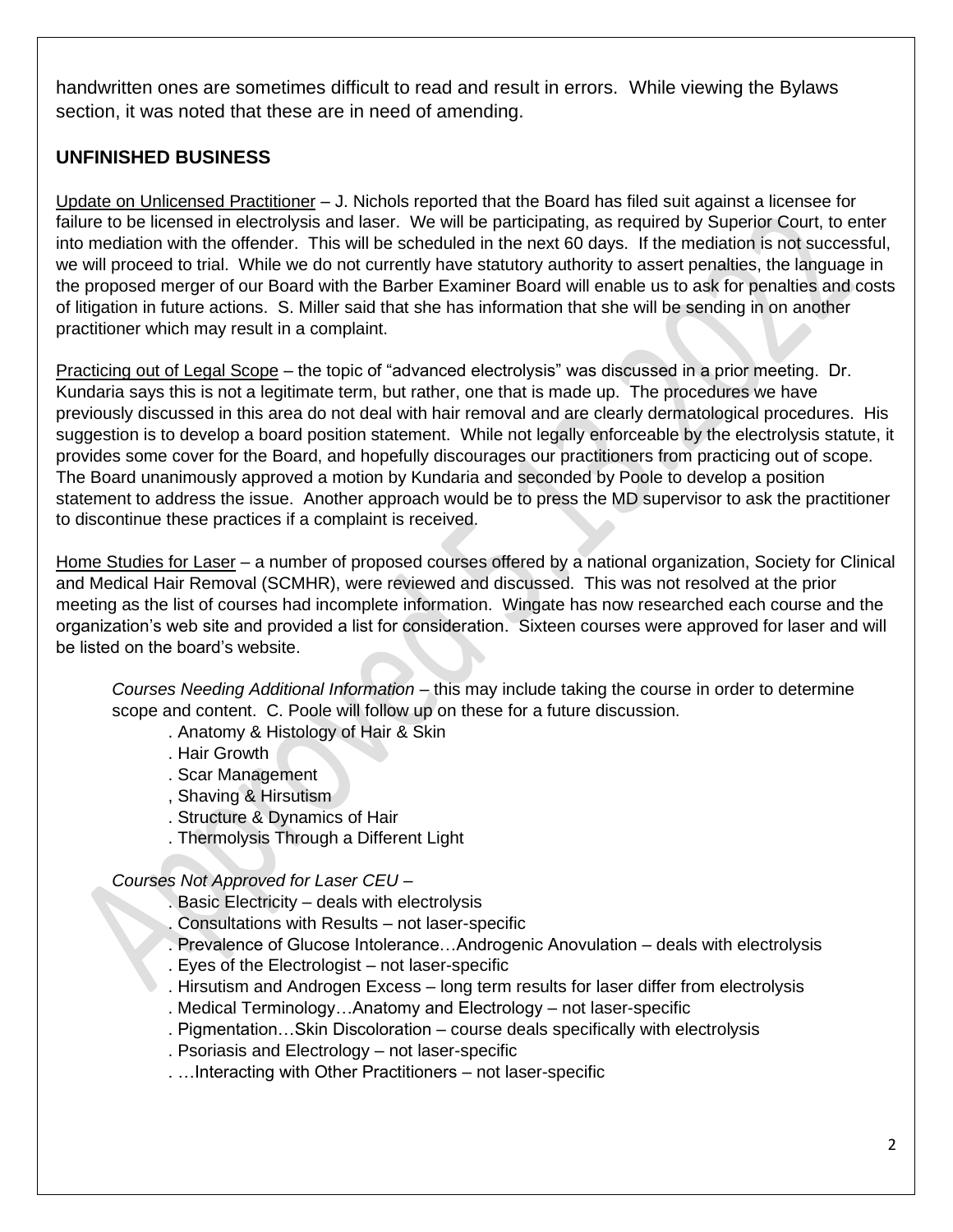Mandatory Board Member 93-B Training - Ronnie Dunn has never received the training, but her term has expired as of August 2021. Technically, she obliged to serve until the Governor names a replacement, which has not yet occurred. Stacy Miller was appointed to the Board as of January 1, 2022. These members, plus the new physician appointee all need this training.

CEU Training Offered by Associations - Alice Saintsing completed the reporting requirements for GPEA by working with Chairman Wingate to prepare a spreadsheet of participants. EANC submitted documentation for 26 licensees that completed this group's online program, "Electrolysis in the Making." EANC President, Lesa Wingate, proposed that this course be allowed to continue to receive credit by adding additional questions to the end of course test for subsequent years. On a motion from Dr. Kundaria, seconded by S. Miller, the proposal was unanimously approved.

Continuing Education Issues – A number of questions remain on the nature of carryover credits and combined credits for electrolysis and laser. Our current Rules have limitations on carryover credits for "home studies." Further, due to COVID, many CEU offerings have reverted to some type of "virtual" presentation, which is not covered in the Rules or Statute. Modifications are needed to better define these terms.

Lesa Wingate of EANC posed a number of questions on virtual learning for the Board's response such as whether a moderator is required, how virtual learning is documented, and how to facilitate participation with two-way conversation. Kundaria responded that virtual learning demand and usage will most certainly expand, and we need to encourage active involvement of participants, for example, calling on them to discuss issues vs. listening to a monologue of the speaker. Lesa volunteered to research this and share her findings with the Board. EANC could serve as a guinea pig to develop some type of round table discussion. C.Poole suggested having some demo presentations for the Board to review.

The Board's attorney, Jack Nichols, addressed the issue of carry-over provisions. In essence, the Board can go any way it wants using a number of methods, including:

- rules changes;
- declaratory rulings, which interpret statutes and rules; or
- individual decisions made on a case-by-case

Dr. Kundaria commented that we need to give credence to these new forms of education delivery. Face-toface education delivered virtually should be treated the same as a sponsored seminar with respect to allowance of carry-over credit. We should grant the carryover credits already obtained and write new rules to accommodate this.

HB 792 Merger with Barber Board – D. Seavers provided an update that since the House passed the bill unanimously, it is now eligible for consideration by the Senate without starting all over in the next session. There will need to be an amendment to change the effective dates. It may also be possible to pass a retroactive merger. When the bill is ultimately approved, there will need to be temporary Rules enacted.

## **NEW BUSINESS**

Rules Committee – Due to anticipated changes needed as a result of a potential merger and the issues we discussed today regarding continuing education, existing Rules will need to be modified.

93-B Training – this mandatory training needs to be conducted for new board members, Stacy Miller, as well as the new incoming physician member when appointed by the Governor. Ronnie Dunn, our Public Member will still need to receive this training, particularly if she is reappointed.